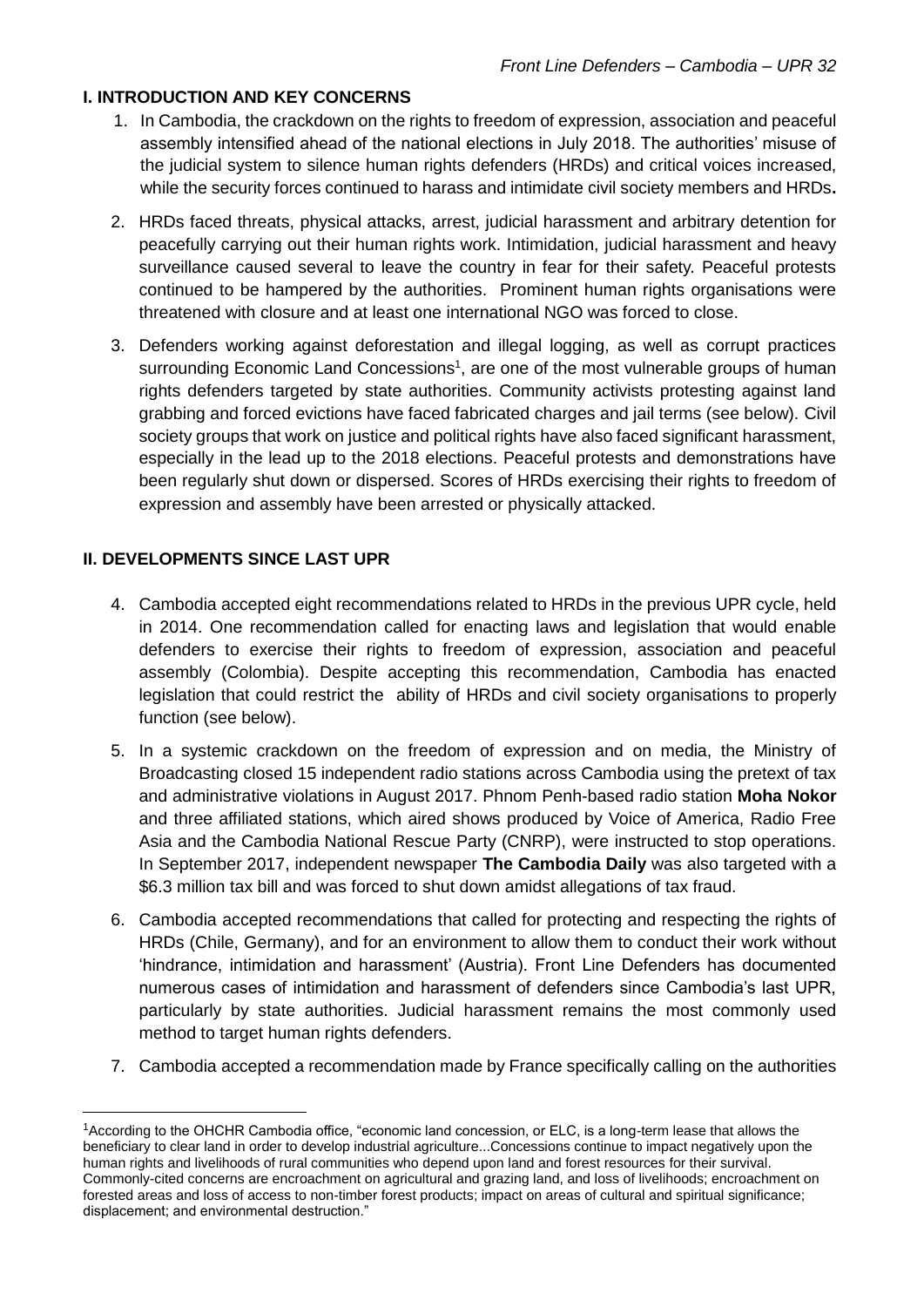to take necessary measures for the protection of HRDs through 'prosecuting the perpetrators of violence against, or the intimidation of, them'. However, according to the data collected by Front Line Defenders since 2014, state authorities are the most frequent perpetrators of violence and intimidation against HRDs and are almost never held accountable. In cases where legal proceedings are initiated against non-state perpetrators, progress is very slow with many cases taking years to reach a conclusion.

8. Prime Minister Hun Sen and other senior state officials frequently engaged in rhetoric damaging to civil society, including implying that some groups which exercised their freedom of expression were attempting to organise 'colour revolutions'<sup>2</sup>. The Prime Minister specifically threatened prominent human rights organisations with closure, and individual defenders with legal action. In November 2017, the Supreme Court dissolved the main opposition party - CNRP - effectively removing the only electoral threat to the Prime Minister's three decade long grip on power. Party leader Kem Sokha was arrested in September 2017 over allegations of treason, with the Prime Minister accusing him of conspiring with the United States to topple his regime. Following his arrest, the Ministry of Interior filed a complaint to dissolve the party as it believed that CNRP was also involved in this plot.

# **III. RESTRICTIVE LEGISLATIVE AND ADMINISTRATIVE FRAMEWORK**

- 9. The Cambodian authorities used legislation and the judicial system to restrict free speech, jail government critics, and disperse workers, trade union representatives and farmers when engaging in peaceful assembly. The crackdown on human rights defenders and civil society has intensified in the last two years.
- 10. On 15 July 2015, the Cambodian National Assembly passed the controversial Law on Associations and Non-Governmental Organizations (LANGO). Foreign NGOs face severe restrictions through stricter penalties and reporting requirements. Article 17 of the law allows termination of a foreign NGO's Memorandum of Understanding with the government if their activities are deemed to "jeopardize peace, stability, public order or harm the national security, national unity, culture, customs and traditions of the Cambodian national society." Vague formulations and strict regulations within the approved Law allow the Cambodian Ministry of the Interior to deny registration, terminate or suspend groups, and to act arbitrarily against foreign organizations without providing legitimate justification.
- 11. On 26 November 2017, Prime Minister Hun Sen called for an [investigation](https://www.frontlinedefenders.org/en/case/prime-minister-seeks-shut-down-leading-human-rights-organisation#case-update-id-6842) into the **Cambodian Centre for Human Rights (CCHR)** with a view to its potential closure. The Prime Minister accused the organisation of relaying foreign influence and being linked to the dissolved opposition party Cambodia National Rescue Party. The Prime Minister also asserted that the organisation had been founded by foreigners to serve their own interests, rather than the interests of the Khmer population. However, in the following week the Hun Sen [announced](https://www.frontlinedefenders.org/en/case/prime-minister-seeks-shut-down-leading-human-rights-organisation#case-update-id-7520) that CCHR was free to continue its activities. CCHR is a prominent Cambodian NGO that works to promote and protect SOGIE rights, land rights, and respect for human rights.
- 12. Between August-November 2017, the Cambodian government used the LANGO to force the closure of the Cambodian office of National Democracy Institute**.** During this time authorities also de-registered the environmental NGO **Mother Nature Cambodia** and temporarily

 $\overline{a}$ 

<sup>2</sup>Titthara, M. (2018). *PM Warns on 'Color Revolution' - Khmer Times*. [online] Khmer Times. Available at: https://www.khmertimeskh.com/news/31679/pm-warns-on----color-revolution---/ [Accessed 11 Jul. 2018].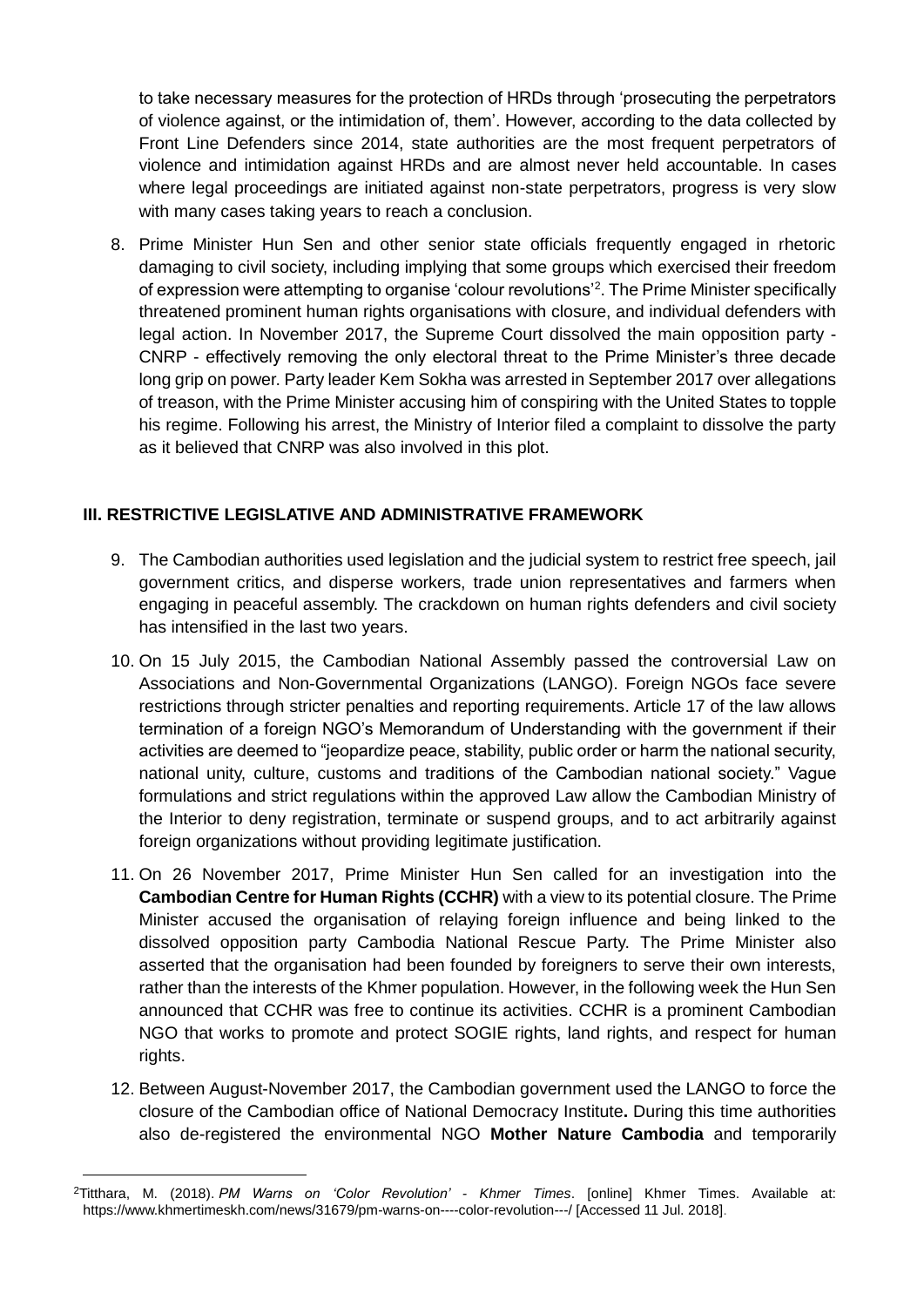suspended the operations of land rights NGO **Equitable Cambodia** for alleged breaches of the LANGO. In February 2018, the Ministry of Interior announced that Equitable Cambodia was permitted to resume its operations.

#### **IV. JUDICIAL HARASSMENT**

- 13. As outlined below, judicial harassment has been widely used in an attempt to restrict the work of HRDs, especially those working on land, environmental and labour rights. However, those working in other sectors have been also targeted with judicial harassment and the Cambodian authorities continue to bring false charges on a regular basis against HRDs or misuse existing laws to clamp down on protests.
- 14. On 28 April 2016, four senior staff of human rights organisation **Cambodian Human Rights and Development Association** (**ADHOC)** - **Ny Sokha**, **Nay Vanda**, **Yi Soksan** and **Lim Mony**, and an Election Commission official - Ny Chakrya (former ADHOC staff), wer[e arrested](https://www.frontlinedefenders.org/en/case/five-adhoc-members-detained#case-update-id-3050) by the Anti-Corruption Unit (ACU), and placed in custody in the Unit's compound in Phnom Penh. The five HRDs were interrogated for four days, first by ACU officers and then by the Prosecutor of the Phnom Penh Municipal Court. ADHOC was founded in 1991 to monitor the development and protection of human rights, in particular of land and natural resources rights. The defenders were [released on bail](https://www.frontlinedefenders.org/en/case/five-adhoc-members-detained#case-update-id-5962) in June 2017 after over a year in detention. They are still awaiting trail.
- 15. In a typical case of judicial harassment used to intimidate defenders on 16 December 2015 Soum Chankea [received](https://www.frontlinedefenders.org/en/case/case-history-soum-chankea#case-update-id-141) two summons to appear at the Banteay Meanchey Provincial Court for questioning following his role in monitoring a peaceful demonstration two days previously. The demonstration had been organised by a local community which faced removal from its lands, after the land had been allocated by the government for the construction of a railway. The demonstration was deemed to be illegal by the local government. Soum Chankea is a provincial coordinator for the Banteay Meanchey province at the Cambodian Human Rights and Development Association (ADHOC).

# **V. HUMAN RIGHTS DEFENDERS MOST AT RISK**

#### **Defenders working on land rights and the environment**

- 16. Judicial harassment against land rights activist **Tep Vanny** continued relentlessly, resulting in her arrest and imprisonment. She played a prominent role in mobilising the Boeung Kak Lake communities against government and private corporations' development plans and the evictions of community residents, for which she was eventually sentenced in 2012. She was [arrested a](https://www.frontlinedefenders.org/en/case/tep-vanny-sentenced-prison#case-update-id-4201)gain on 15 August 2016 along with **Bov Sophea** by Duan Penh district security guards. She was charged with incitement to commit a felony under Article 495 of Cambodia's Criminal Code and intentional violence with aggravating circumstances under Article 502. She was convicted on the latter charge and [sentenced](https://www.frontlinedefenders.org/en/case/tep-vanny-sentenced-prison#case-update-id-5216) to two and a half years in prison in February 2017. Her appeal was [rejected](https://www.frontlinedefenders.org/en/case/tep-vanny-sentenced-prison#case-update-id-7145) by the Supreme Court in February 2018 and is currently serving her sentence.
- 17. On 13 September 2017, the Koh Kong Provincial Court [charged](https://www.frontlinedefenders.org/en/case/judicial-harassment-against-hun-vannak#case-update-id-6533) HRDs **Doem Kundy** and **Hun Vannak** under Article 495 (incitement to commit a felony) and Article 302 (unauthorised recording of a person's image) of the Criminal Code. They were filming the activities of two suspected sand-bearing vessels anchored near Prek Khsach commune in Koh Kong province's Kiri Sakor district, believed to belong to the LYP Group, a conglomerate company also owned by Senator Ly Yong Phat. Doem Kundy and Hun Vannak are environmental rights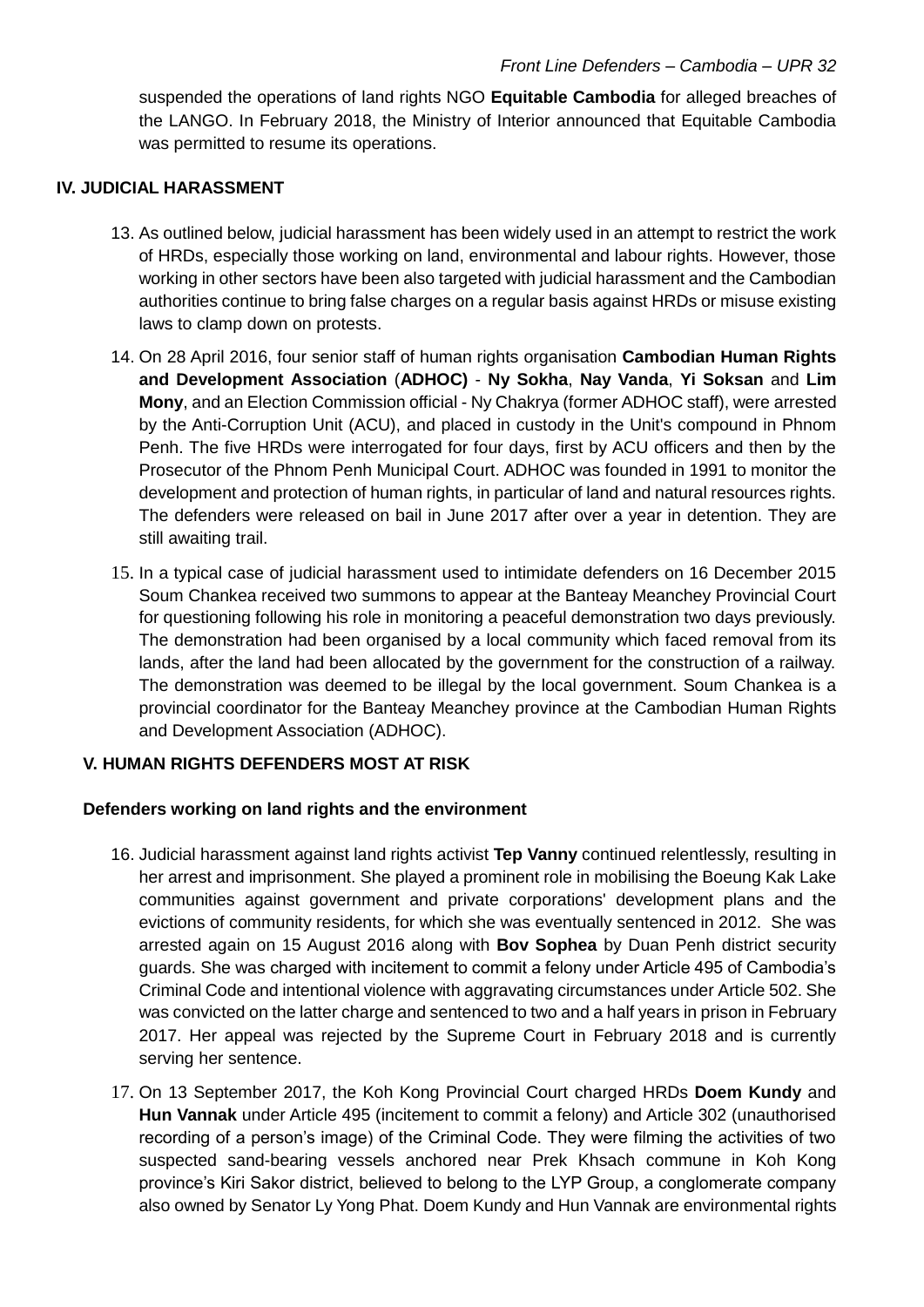defenders and members of **Mother Nature Cambodia**, a grass-roots organisation advocating and fighting against land-grabbing and to defend environmental rights. On 28 January 2018, the HRDs were given one year prison sentences, with seven months already served, and fined 1 million riel (approx \$250) each. They were released on 13 February 2018.

- 18. On 10 October 2016, HRDs **Chan Puthisak** and **Am Sam Ath** were [beaten](https://www.frontlinedefenders.org/en/case/physical-attack-against-am-sam-ath#case-update-id-4472) by Daun Penh district para-police officers while participating in a peaceful march to celebrate World Habitat Day in Phnom Penh. Am Sam Ath is the Monitoring Manager of **LICADHO (The Cambodian League for the Promotion and Defense of Human Rights)**, a non-governmental organisation that monitors human rights violations and provides legal representation to victims of human rights violations. Chan Puthisak is a land rights activist who works to combat corruption in Cambodia. He principally mobilises communities surrounding the Boeung Kak Lake. The defenders suffered blows to their head, neck, back and chest.
- 19. On 9 September 2016, the court of appeal [upheld](https://www.frontlinedefenders.org/en/case/vein-vorn-sentenced-one-year-prison) the conviction and one-year suspended sentence of HRD **Vein Vorn**. He was [arrested](https://www.frontlinedefenders.org/en/case/vein-vorn-sentenced-one-year-prison#case-update-id-720) on 7 October 2015 by the authorities and detained at the Koh Kong provincial prison as a result of his involvement in the construction of a communal meeting place for the members of the Areng Valley community. Vein Vorn was released on 3 March 2016 after his 1 year sentence was partially suspended. Vein Vorn is a representative of the Areng Valley community. Together with the grassroots movement Mother Nature, members of the Areng Valley community have opposed the proposed construction of a hydroelectric dam by the Pheapimex group and their Chinese partner Sinohydro. They believe that the proposed dam will displace the Khmer Daeum indigenous population and destroy the ancestral homes of the valley's inhabitants.
- 20. On 28 June 2016, the Court of Appeals in Phnom Penh [confirmed](https://www.frontlinedefenders.org/en/case/case-history-yorm-bopha#case-update-id-3755) the sentencing of HRD **Yorm Bopha** during a retrial in relation to an alleged attack on two motorbike taxi drivers on 7 August 2012. She was given a three-year prison sentence, of which she had already served 14 months and 18 days. The remainder of her sentence was suspended. Despite being given a further two and a half years to investigate the case, the authorities failed to produce any credible evidence linking Yorm Bopha to the alleged attack. Yorm Bopha has been actively involved in a community struggle against forced eviction at Boeng Kak lake.

#### **Labour rights defenders**

- 21. On 18 January 2018, Phnom Penh Municipal Court released a document to the public declaring that **Moeun Tola** had been [charged](https://www.frontlinedefenders.org/en/case/moeun-tola-summoned-and-questioned#case-update-id-7087) with breach of trust for allegedly misappropriating funds. The charges are in relation to a criminal complaint filed on 8 September 2017 by the President of the Cambodian Youth Party, Sros Pich, against Moeun Tola and two other individuals, whom he accused of embezzling donations for the funeral arrangements of Dr. Kem Ley, a political analyst murdered in 2016. Moeun Tola is the Executive Director of the **Center for Alliance of Labor and Human Rights (CENTRAL)**, an NGO which supports Cambodian labourers by providing them with legal aid, and other appropriate means, to demand transparent and accountable governance on labour and human rights issues.
- 22. On 18 December 2017, lawyers from 120 different federations and unions filed a [criminal case](https://www.frontlinedefenders.org/en/case/chea-mony-summoned-court-attacked-and-receiving-death-threats#case-update-id-7032) against **Chea Mony** for incitement, as provided for under article 495 of the Cambodian Criminal Code. This was in response to comments made by the defender in a radio interview where he appealed to the European Union to stop importing clothing from Cambodia in protest of the dissolution of the Cambodia National Rescue Party. On the same day, a group of